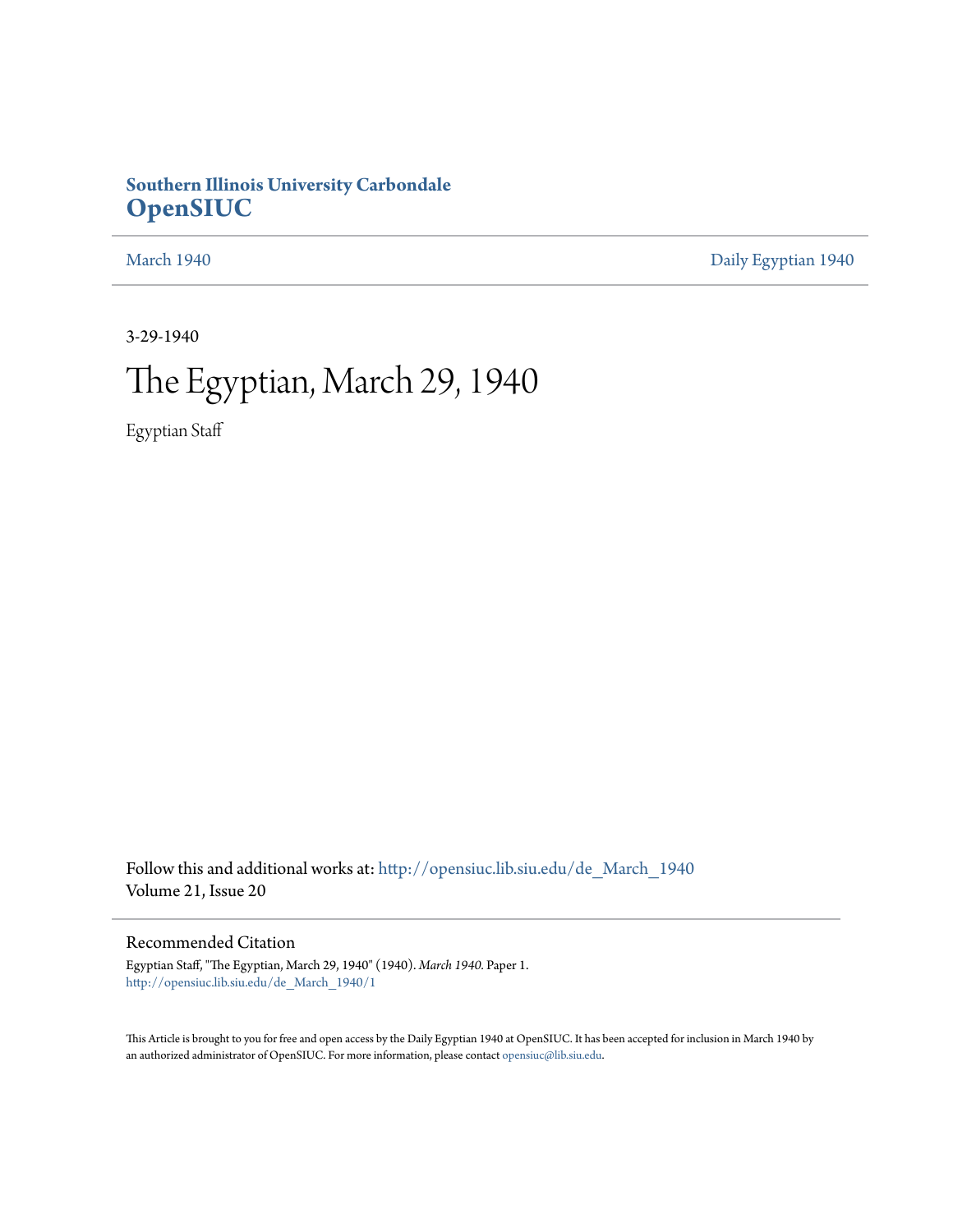

VOLUMN XXI.

## **Rose Bampton Will Sing On Campus Apr. 10**

#### Program Will Be Last of Cooperative **Concert Series**

**CORCET Series**<br> **EXECUTE:**<br> **EXECUTE:**<br> **EXECUTE:**<br> **EXECUTE:**<br> **EXECUTE:**<br> **EXECUTE:**<br> **EXECUTE:**<br> **EXECUTE:**<br> **EXECUTE:**<br> **EXECUTE:**<br> **EXECUTE:**<br> **EXECUTE:**<br> **EXECUTE:**<br> **EXECUTE:**<br> **EXECUTE:**<br> **EXECUTE:**<br> **EXECUTE:**<br>



**Example 10 Program**<br>
Southern's regular vadio program (There, press, and the contract of the contract of the line of the contract of the contract of the contract of the contract of the distribution of the contract of the

## Unit Presentation Will **Be Next Tuesday**

Hubert Davis, president of the se- Seven seniors completed the r

## **Junior Prom Date**<br>Is Announced As Francis Berg, S. I. N. U. Student. Saturday, April 20 Dies March 10 **EXECUTE AND A PTPLE 21**<br>The date of this year's Junior Prom has been set for Saturday<br>Prom has been set for Saturday<br>includes the contribution of the conduction<br>process from the coming set of the conduction<br>light were sp

**DIES INZICE II**<br>
Francis M. Refr. student of S.<br>
Francis II. Merry student of S.<br>
F. N. C. died in St. Andrew's hos-<br>
pital in Marphyshoron Standary<br>
Michelen hospital in Carbondale<br>
March 4. Leontons and directal<br>
March sres.<br>- "Although more definite announce hospital and later to Murphysl. wo.<br>Mr. Berg was a junior at S. J.<br>N. U. from Mt. Erie, Ill. He was



### Complete Work **For B. Ed. Degree**

Hubert Davis president of the ac-<br>
Howen seniors completed the re-<br>
from dense value of the depthement the detail of quirements for the incident<br>
of the description of the column of the incident of the value of the<br>
Presi

Meyer, Bryant **Go To Institute** Of Government

**Robert Goodell** 

**Accident Sunday** 

ACCIDENT DUINERY<br>
Robert Coodell. freshman, was<br>
Rilled in an accident in which the<br>
automobile in which he was ricking<br>
collided with an Illinois Central<br>
right. Marich 24. He was ris vears<br>
right. Marich 24. He was ris v

old.<br>Mr. Goodell was riding with<br>An senior at the

Mr. Coordell was riching with<br>particular and the constraints of the community High school, and Retty<br>Community High school, and Retty<br>school. Solution of the conduction of the conduction<br>shift arison.<br>The acceleration of

in Cobden's business district, drove onto the tracks unaware that an other train was coming. The sec bud train consisted of an engine bud train consisted of on engine<br>and a cabosse. Mr. Goodell, a graduate of Car-<br>hondale Community High spracel,<br>lived with his fatter, Warren B.<br>Goodell, on the city Jake road. His<br>former B.<br>mother, Mrs. Genreg Goodell, li

money, and the Huds. The holy remained at the Huds. The holy remained at the Huffman Panera<br>Home until Tuesday when it was taken to East St. Louis for set<br>vices at 2:30. Burial was at Belle

Approximately 200 members of chool boards throughout the state

neeting of the State School Board

Organized for the purpose of pro-

moting closer cooperation between moong coset cooperation between<br>governing boards of Hilinois schools,<br>the association held its first state-<br>wide meeting this year.

Is Killed In

Will Hear Talks Bv Studebaker: Hughes,<br>Jackson, Lindley,

met on the campus yesterday for the



Three students have been awarded graduate assistantialing since the announcement of Fred Baues' nomination by the faculty of the Tultversity of Blinds. They are Theodore Tomm, who has a graduate assistantialing at the Uni of Fred Banes'<br>re Tomm, who Three students have been awarded graduate accistantships sines the oppoun

## City Council Aids Clean-up **Drive, Ordinance Has Been** Drawn up by City Attorney

Sanitation Program Is Nearing a Successful Ending; Sanitation Committee Will Issue Final Stickers Soon

**Will ISSUe Final Sticker's Soon**<br>
Final sticker's Soon and the state which will took<br>
state the success of the identity and the political are as follows:<br>
Leading the divergence behind the political are as follows:<br>
Lead

The animals of S. E. S. P. and the long contains and hardconter and the contains of S. E. S. P. and the contains definition of experimental deviation of the stress of the stress of the stress of the stress of the stress of

establishments conform to th Point Program

**MEETING OF ILL.** 

Will Continue Through

May 11, Meeting in Carbondale and Cairo Preliminary plans reveal that an

outstanding program is being or

ranged for the annual meeting of the

Illinois State Historical Society in Carbondale and Cairo on May

been passed favorable predictions in<br>the particle of  $\sigma$ . different that it will be particular<br>formulation of  $\sigma$ . The manifold<br>committee committee of student committee possed of student committee possed<br>of the particle

University High school, the cam pus laboratory school of the South ern Illinois State Normal University. will nlay host at the annual conven-Free about 10 according and the set of the Hinois Association of<br>the group Thursday night at 7.30 m and the Hinois Association of<br>the Little Theater auditorium [Student Councils on April 25 and 27.<br>All luntos and santos hi All juntor and senior high schools in the Southern division are con-

dially invited to send delegates .<br>|the convention – To join the asswia tion, a school is required to pay an- $\frac{1}{1000}$  for consideration on  $\frac{1}{1000}$  (i.e. the convention on Friday evening).<br>Mrs. Carrier is associated with the convention on Friday evening

Hinois Eye and Ear Infirmary is April 26. Apple 28.<br>
(a) find association's main purpose is<br>
(a) influence schools to give students<br>
opportunities to develop the self-di-<br>
rection necessary for effective adult

citizenship It is reasonable to think<br>that preparing adolescent boys and for effective participation in airls for effective participation in<br>our democratic society may be best<br>accomplished by giving them an op-<br>portunity to live in a setting which portunity to live in a setting<br>most nearly resembles that portunity to live in a setting which and the most nearest the setting with the most nearest of the Southern and the point of the Southern and the school is little point of the Southern and the point of the school is littl

an automory in which the principal southern lilinois Historical Sorvey<br>
In the automory in of lyttich the fact that the first time that the<br>
lyttich increase and other in the state of the state of the state and<br>
increase and over 400 meters at the same of Larmage to Care, where murrels Last year the annual convention was sites in that city will be inspected at Peoris, and over 100 attends of the cluster of  $\sim$  0.1 The year the convention

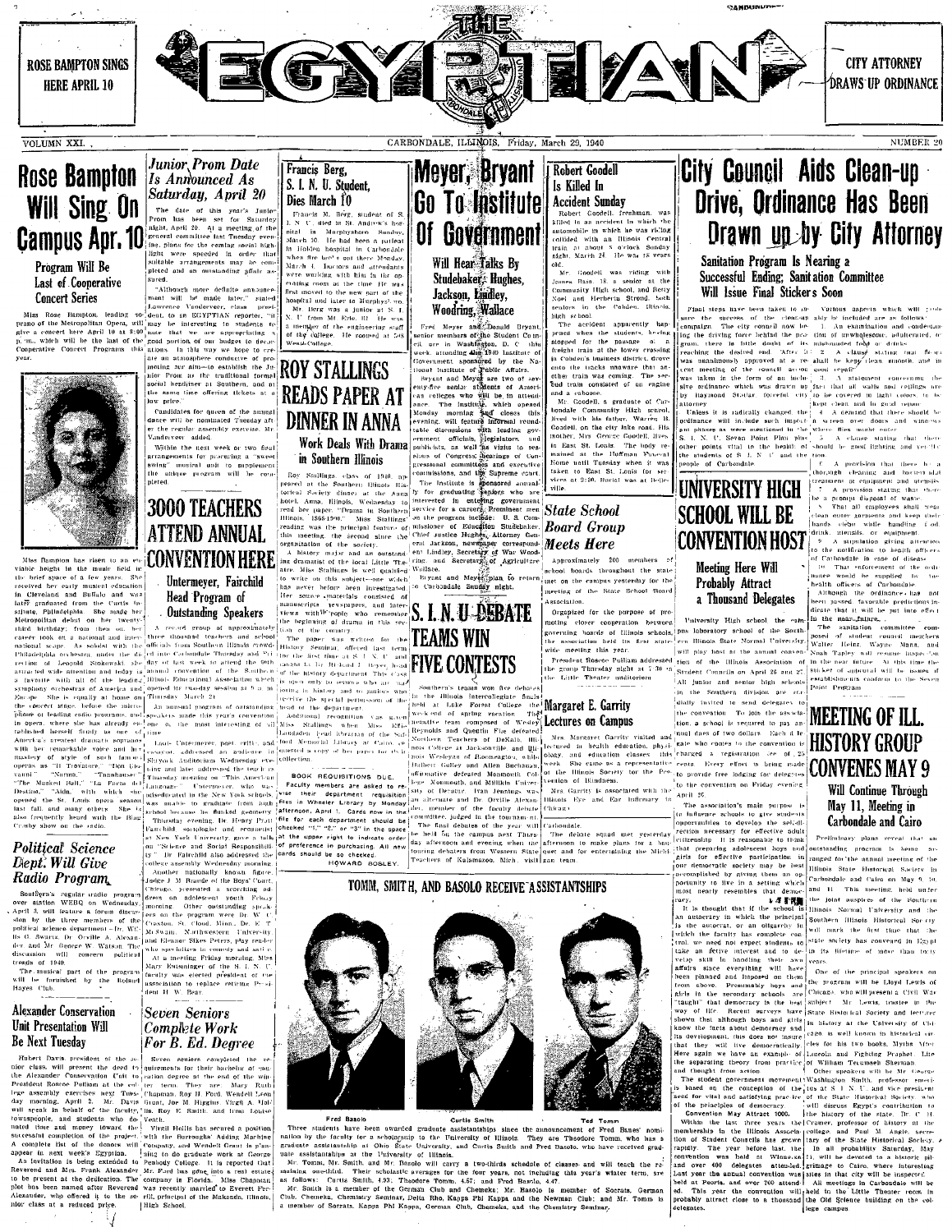## **TECNOTALY**

**CHARTER MEMBER ILLINOIS** COLLEGE PRESS ASSOCIATION Entered as second class matter in the Carbond under the Act of March 3, 1879.

Citen Telesanctic Miller (Eliter Telesanctic Miller)<br>Express Manus, Willert Guiler<br>Nayae Manus, William Rice<br>Net, Allen Buchnun, Farry Telesance, Allen Buchnun, Elites Map-<br>I, Margaret Relier. nare Euttors<br>| hole Reporters==Futricia Moreer, Maily Sv<br>| nara, Mory Elien Williams, Edith Lloyd<br>| ik Editor ion Busenbart, Brits, Welter Helm, Dorothy (and Schmidt Bauer, Peggy Lou Dean, Herold Horabonile, John F. Bauer, Peggy Lou Dean, Herold Horabonile, John F.<br>Melvin Mary, Westwood, Lendell Cockrum, Mary Bovines, Cladys<br>Melvi w. -<br>1 Mack<br>1 Mack mberton, Harry<br>137, Evelyn Mackross, Machine<br>2008, Holloway, Mac<br>1908, Cripps, Neporterum<br>1909, Hamiliton, Doro<br>1912 Smith, Olive C James Cripps.<br>19 March Schotzer: Hobert C. (2011s, Jane Crichton, Genelic<br>Hingthg, Menoliton, Dorothy May Aisless, Patty A. Lill, Robert H. Lill<br>durci Smith, Olive C. Walker, Virginia Williams, Wallace Pries.<br>Sters, Pasili SPORTS STAFF **Sports Editor M** Sold

Women's Sports Editor Gindys Westwoo **BUSINESS STAFF** 

**GIRCULATION STAFF** (Treulain Staff-Mangger, Darwiny Stark, Betry Meteall, Jenelle, Perrilli<br>Birth Barkley, David Starkten, Betry Meteall, Jenelle, Perrilli<br>Birth Barkley, David Starkten, Charles and American State Standard **Associated Collegiate Press National Advertising Service, Inc.**<br>National Advertising Service, Inc. 420 MADIBON AVE. NEW YORK.<br>CHICAGO . BOSTOR . LOS ANGELES . SAR FRA **Collegiale Digest** 

#### **Registration Figure For Spring Term** Is Larger Than That Expected

Registration for the spring term on Tuesday, March 26, reached 1840. It is estimated that late registrants will bring the total to around 1850-which will represent a decrease of nearly 100 students from the winter term enrollment of 1948. However, the total of 1840 is much above the number expected in comparison to the enrollment of last fall term. It becomes more and more apparent that additional funds and, subsequently, additional equipment are necessary for the proper education of the ever-increasing student body.

A table prepared recently by the registrar's office gives some interesting statistics on the winter term enrollment.

|            |      |       |      | Enrolment        | Percent. 1      |              |
|------------|------|-------|------|------------------|-----------------|--------------|
|            | Men  | Women |      | Total 1 year ago | Change          | B            |
| Graduates  |      | з     | 10   | 14               | 28.5'<br>loss   |              |
| Seniors    | 131  | 81    | 212  | 167              | $26.9'$ cain    |              |
| Juniors    | 141  | 107   | 248  | 246              | 0.8'.<br>gain   |              |
| Sophomores | 331  | 336   | 667  | 496              | 34.4'.<br>gain  | $\mathbf{B}$ |
| Freshmen   | 458  | 353   | 811  | 873              | $7.1'$ , $loss$ |              |
|            |      |       |      |                  |                 | Ľ            |
| Totals     | 1068 | 880   | 1948 | 1796             |                 |              |

The noticeable difference between the number of sophomore: and of juniors is explained by the fact that a great many sopho mores certificate at the end of two years. On the other hand, the table shows a 26.9'. gain in the number of seniors enrolled, indicating that more juniors are remaining to finish their work.

These figures are representative of Southern's unprecedented growth in the past few terms. Ample evidence of the growth is found in the over-crowded conditions on the campus-lack of sufficient classroom space, overburdened faculty, and insufficient<br>number of classes to meet the students' needs. The elimination of the mid-spring term has been the first step toward limiting Southern's growth. Unless more buildings and an increase in the operating budget are provided, additional steps will have to be taken in this direction.

Three of the most pressing needs of the college are:<br>First—Overhauling of plant and of the grounds, through the

purchase of needed ground for a twenty-year expansion, and cree tion of a model training school,

Sccond-An operating budget twice as large as now allowed, which will even then be very low in comparison with schools of cimilor enrollment. similar enrollment.

Third-Elimination of legal restrictions which limit it to teach er training only.

This area needs a growing, expanding school. If we can get the financial help necessary to enlarge our campus, we can increase our services to the community at large. If not, the activities of S. I. N. U. will have to be curtailed, and Southern will lose in a large measure its opportunities to serve Southern Illinois.

# **Hooton Says the Individual Should**

**Hooton Says the Individual Should<br>
Be Stuffed Into Proper Niche and Should<br>
Should<br>
Should such a second by set the back second is a result of the symme international state of the symme international order of the new off** 

**Clean-up Campaign Success** 

"The Student Council and the EGYPTIAN deserve a great deal of credit because of the fine work they have done with the cleanup campaign." said Mayor Charles Johnson not long ago.

THE EGYPTIAN

The calibration is a between the therma and the graphs of the calibration of the calibration of the calibration of the calibration of the calibration of the calibration of the calibration of the calibration of the calibra

the rich/richen as the poor poverish.<br>The rich/richen as the poor poverish.<br>The Pius and Cardinals unshoe for Good Friday Mass . . . the potency of religion lies in mystical taboos . . . better bring it down to earth.

Nuen Elizabeth autographs her picture ... to decorate the<br>home of a life-for-liberty giver, probably.

000-plus medals awarded for valor and heroism to Red army bravery, like the bipolar nature of conceit and self-conscious ness, is merely a defense against a weakness, cowardice. St. Louis Post-Dispatch cited for conternot of court . . . dignity

is the most fallacious of man's superstitions. .<br>Hearst pro-Allied columnist, Hubert Knickerbocker, says God gave us emotions to protect us from fear . . . therefore, let's

fight a U.S. war in Europe, resulting logic . . . I say we have<br>emotions to enjoy life, not to die for an abstraction. apan wishes to cease Caesarian conquest of China . . . for pro

mulgation of a peace with more minority rule. Faft points out categorically New Deal totalitarianism. his

capability in saying so much with so little meaning gives him the status of a Philistine. New Mexican Penitentes flagellate themselves in preposterous

religious ceremonies . . . duplicate crucifixion feats . . . in<br>norance has played a dominant part in our religious setup. ig aron Mannerheim receives Firtland's highest decoration, the

Victory Cross . . . since war has become commercial and lost its appeal, man must be appeased by trinkets.<br>nna, cperatic star of 'Aida,' dies untimely death at age of 39.

ritish. seeking Dr. Schacht, find only Well-es . . . Scotland Yard slipping in sequence of London Bridge. aster ounny' assumes groundhog tactics . . . straw hats and

wool mittens follow in wake ... teachers not deterred by mere physical nature of weather ... shows the pre-eminence of mentality.

Letters to

## the Editor SPEAK AT MEETING

**EXERCISE AND TO EXECUTE THE CONFIDENT REACTION**<br>
The impactivalence is expected on the Experiment of the change of the control of the control of the control of the control of the control of the state of the state of the lear Miss Editor of the Exyption: Mr. Charles South, a graduate

## mpaign Success Cooperation Survey Shows SINU Costs Were Lowest of 5 Teachers

#### Home Economics Department's New Course Meets Requirements of Smith-Hughes Act

**Ey THOMAS WRIGHT.** The house countering the particular in the second in the first of the second that the second that the second that the second that the second in the second in the second in the second in the second that

of an instructor trained according to inserting Smith-Hughes requirements<br>requirements of the act. This has now conner will entable grid-<br>properties the Smith-Hughes Act was passed to practice she things they have been<br>mo

Figure 1 to the colleges and unit Fracts conduct the posterior of the special vections (for of the Frank Alexander and his training in home economics. Conductive with five given by the collection of the collection (for  $\$ **BUCHANAN, FRASURE LEAD DISCUSSION** 

At the regular meeting of the P. <sup>194</sup>10 become assignant took and the state of a Monday inistic (P. A model in the program) hand-close assignant cook and the state of a path of discovering hand-close with become appears Service<br>will become now, paying the experiments<br>for kets, but The tuple was considered in the comparison of their case that is the comparison of the term in polaristic band in the comparison of where the latter that is the latter of the band of the band of the band of the band of th

discussion the floor was throught computes department will be also<br>spep to everyone with ideas and a to teach in high schools operating<br>deske to express them. The property of this plan

Now the place room 214 of the New York of the place room 214 of the New York of the programs and usually informal discussion groups

everyone is cordially invi ed need the next meeting on April 15 of Chi Delta Chi:

Joann Brooks Will Serve As New B. S. U. President

**S. U. President**<br>  $\begin{bmatrix}\n\text{B. S. U.} \\
\text{B. S. U.} \\
\text{M is a bound from the area of the A point.} \\
\text{M is a bound for the A point.} \\
\text{M is a bound for the A point.} \\
\text{M is a bound for the A point.} \\
\text{M is a bound for the A point.} \\
\text{M is a point of the B point.} \\
\text{M is a point of the B point.} \\
\text{M is a point of the B point.} \\
\text{M is a point of the B point.} \\
\text{M is a point of the B point.} \\
\text{M is a point of the B point.} \\
\text{M is a point of the B point.} \\
\$ 

of Debta Sopiya Epistor:<br>
Inter-to-show the HO-boy who wested when the tracket and<br>state the short of the said when the teacher and the model hand who is<br>
"Inter-to-short and the said of the said which the teacher" reput<br>

**REVIEWS Religious Book** the correction with the correction of the Euclidean Meric Container the temperature of the Container and the book of the United Matter of the Wales and Matter of the Container and the Container of

profession or trade and rush bindly<br>for the single properties of the single property to be opening<br>the trade-<br>Single professional control of the single property of the single<br>single property of the single change of the si In per cent of the jobs in the eorn try come under those classifications Two thirds of the high school graduthe minimum of the end of the same only one-than

one-third of the jobs are white<br>collar As a matter of fact, skilled labor-<br>as and many semi-skilled labor-<br>corn more money than the average<br>clerical worker.

Industry needs skilled workmen whichers. Business needs Steunographs.<br>The case of the partial training Theory<br>are too many system training Theory<br>are too many system training factors.<br>The many decrease too many increase to make the contract of<br>the contr

The country has aircady more train-<br>ed air pilots than are needed, aled air priots than are needed, all<br>though skilled workers are in de-<br>mand for the manufacture of air-<br>planes. There is likewise a demand<br>for trained statisticians and chemi-<br>cal research workers.

be this land of opportunity of In this limit of opportunity at the state of the state of the state of the state of the state of the state of the state of the state of the state of the state of the state of the state of the state of the state of the sta one of a dozen just as well as the<br>one they're doing now. A youngste due of a doore that as well as the dual theorem there is a more than the matrix of the matrix of the matrix of the matrix of the matrix of the matrix of weak of the matrix of weak of the matrix of the second set of the be

scare Research Associates in the Contract Control of the computations in the computational property of the scatter of the contract of the contract of the contract of the contract of the scatter of the scatter of the scatte

#### **Fairchild Speaks** to Student Body **On Population**

I'r. Henry Pratt Fairchild. econom

1 In them Pratt Fatter life, contour France<br>Ist and Scholopish from New York<br>University, spake before the student boots in the college assembly Wedge<br>used<br>as: large life of the college layer life in Fanchula. Wo<br>as service

The able sociologist said that un til the twentleth century population<br>was steadily increasing, and had it was steadily increasing, and had i<br>|not loven for a lower birth rate after platineers for a lawer sight rate after the<br>distribution of the sensity propulated than China lines dense<br>by populated than China lines and the Farcelian of the matrix<br> $\mathbf{r}$  and the reduced of the causar and its electr The some are so used to relate counting can we have any consistent<br>ling can we have any consistent<br>knowledge of our population—how it<br>grows and moves, he remarked,

**FAVORITE JOKES CAMPUS LEADERS** McIntire, President

 $\Lambda$  d ding tather who had

How much are two and two?

scarch Associates.

so can calculate a sufficient and the last<br>booking the arbitrary the ratio and booking the arbitrary the ratio and<br>transfer of the ratio and transfer arbitrary of the ratio and



Friday, March 29, 1940

**Sesame For** 

Collegians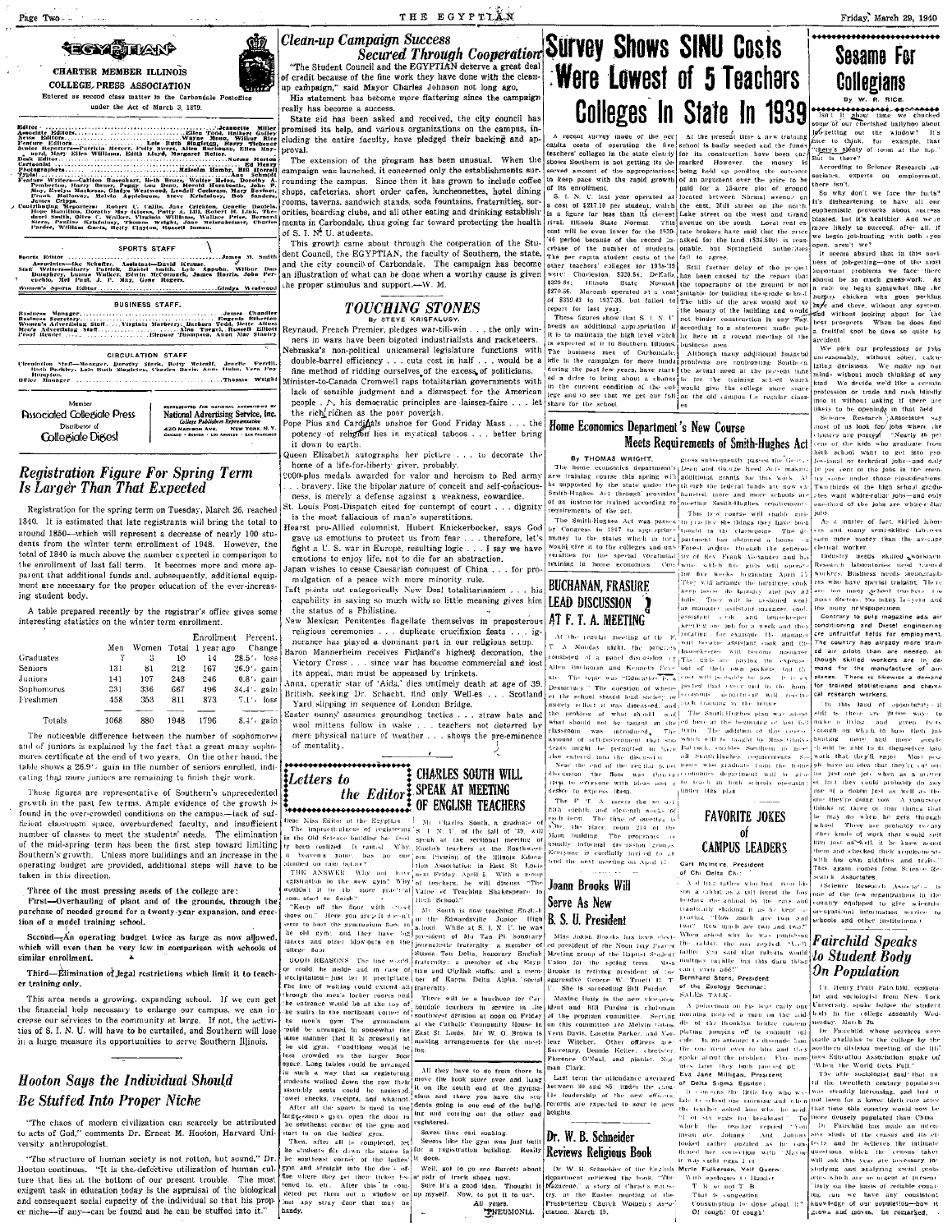# EGYPTIAN PHOTO **SALON WILL BE**

prices.

**Reputation** 

Years of experience, plus never-failing accuracy and

the use of the finest quality drugs, have gone togeth-

er to give this firm an unparalleled reputation for

dependability and exacting service in times when it

is most needed. Your prescriptions will be filled here

with the utmost consideration, and at moderate

**CLINE-VICK DRUGS** 

**BE SURE TO SEE** 

The New Spring and Summer

**CO-ED DRESSES** 

\$7.95

for the College Girls.

Virginia Bldg.

them. Specially Priced

### Untermever Is **Guest of Rho** Delta March 21

ed to break down the idea that rule<br>trave was something you took after<br>you had done your work. I wanted to subject that tenture was something<br>which worked—that the arts were<br>which worked—that the arts were<br>something you us **Faculty Members** 

### Speak at Meeting in Harrisburg

The illinois Federation of Women's The Himps Federation of Women's<br>risks will hold an educational forum<br>on Thursday, March 28, at the Car-<br>negic library in Barrishurg, Himps<br>The procram for the meeting is as fallows.

Elliaws.<br>BEFORE NOON.<br>Spraker: Dr. W. A. Thalman —<br>Psychological Clinics As an Ain to Child Adjustment tild Adjustment<br>
Mrs Mary Louise Barnos—Flavor<br>
the Diet.<br>
AFTER NOON.<br>
Miss Gladys P. Williams — The  $\mathbf{u}$ 

APTER NOON,<br>Miss Gladys P. Williams<br>Paintings of Picasso,<br>Dr. T. W. Abbott- The<br>Themistry in Warface, All of these speakers are mean<br>of the S. J. N. U. faculty.

### Chemeka Will Initiate Six

**Featuring every new and lovely style** majors this attenues...<br>Frank Holloway. Charles Glipm.<br>Quenth Reed. FFred Applegate.<br>- Side and - Nichaus will You must see



THE LEADER **Ritz Cafe** Carbondale, Ill.



#### "In Our Minds, the Artist Is Long of Hair, Short of Cash. **States Louis Untermeuer Here**

SALON WILL BE COMPUTE THE COMPUTER CONTINUES IN A CONFIDENT COMPUTER OF THE CONTINUES IN A CONFIDENT CONFIDENT COMPUTER OF THE CONFIDENT CONFIDENT CONFIDENT COMPUTER CONFIDENT CONFIDENT CONFIDENT CONFIDENT CONFIDENT CONFI

THE EGYPTIAN

# Teams This Year

Ten Illinois coaches who had kethall teams in the sectional has ketball tournaments this year graduated from S. J. N. C. They are:<br>Merritt Allen, Freeport.<br>Glenn Brasel, Hoopeaton.<br>Dolph Stanley, Taylorville. This<br>team also went to the tate tourna<br>ment.

eni.<br>Tom Newton, Fairfield. Virgil Wilson, Marion<br>Russell Emery, Herrin.  $T_{\rm{B}}\bar{t}_{\rm{N}}$ 

also went to the state, winning see .......<br>- Mike Lenich Salem, - This too

Mike Lehien, Satem. This 18<br>also went to the state.<br>Ralph Davidson, Johnston City.<br>Alva Taylor, Belmont.<br>George Dohanich, Carrier Mills.

## Kappa Delta Alpha Installs New Officers

**at Rieeting March 18** For the active body of Kappa Deta,  $\frac{1}{10}$  in a tew unight permeable hum. The active body of Kappa Deta,  $\frac{1}{10}$  is consistently in New York City. The linear formula in the presented of the ma

High Teachers Have

aker is invitational ouly

# Master's Degrees

Mr. Hubble has been at Corhran fourteen years, hiss Armentront or<br>fourteen years, hiss Armentront or<br>This tenure record is also considered .<br>ser to be given in the near fu<br>in honor of the Alpha Graters unusual

#### **Thomas Barton** Speaks at Institute

**Thomas F. Barton, head of the**<br>N. U. geography department spoke on the topics, "The Geographic<br>Situation in Europe" and "Conserva tion in Southern Illinois" at the Mas actually beathern through the case<br>actually teachers' institute in Me



**Special Plate** Lunch 25c

AZTEC GOLD

 $-A$  smart style "exclusive"—Jarman's "Aztec Gold," a new shade of tan leather for Spring, hand-toned to a smart richness and protected by blended Carnauba waxes! Come in today and let us show you this style, in your size!

Only in Jarman's

**Hand-toned leather** 



**WALKER & SONS** 



**-Gontest on Campus** 

**COURCEST ON CAMPUS**<br> **COURCEST** Trial achieves the property of the Category of the distribution of the campus Saturday and row will<br>
a compute Saturday and row will be extant only apply the campus Saturday and row will<br>
b

From materials to Secure Superior<br>
Intent is to Secure Superior<br>
Intent is to Secure Superior<br>
The intent of the legislature in  $\begin{pmatrix} 1 & 0 \\ 0 & 0 \end{pmatrix}$ . The intent of the legislature in  $\begin{pmatrix} 1 & 0 \\ 0 & 0 \end{pmatrix}$  is a mo

ecard.<br>Winners of the ensembles calle Means cannot matter community High.<br>Lee Sharp, dramatical Community High, comet<br>Lee Sharp, dramatical Community High, comet<br>quartetic, Community-High, and brass

A area of the contract the basic state of the latter of the contract of the latter of the contract term in the contract of the contract term of the contract term of the contract of the mediant problem with the contract of

-225

on mor circo

In the through many stages, but availables of the fight scribton structure. The fight is the total of the sched at the sched at the sched of the sched of the sched of the sched of the sched of the sched of the sched of th

ege students have radios in their rooms.... And we're all beard men<br>of the Princeton endor who subusited in Section relations for the<br>state red his senior the state in this fractions on viewed red in the<br>subusited in the suburble in the prince of the subu

ON THE CUFF<br>coording to the Columbia Bonad-<br>coording System's statistics, the aver-<br>ace college man listens to the radio<br>exactly three homes a day, while the

Hanold Largent, treasurer: Engene on of America's finest planists Three of Six Gorham

Scholarships Aid "R" NATURAL **Students in Colleges** By EVELYN MACKROSS.

-<br>Free Press, March 20:

Extrans of C. High and Yorothy Sykes.<br>
Bikville: mellophone, Dorothy Sykes.<br>
Attacks; cornet, Lois Lee Berger of [U. High and James Getzie of Elk-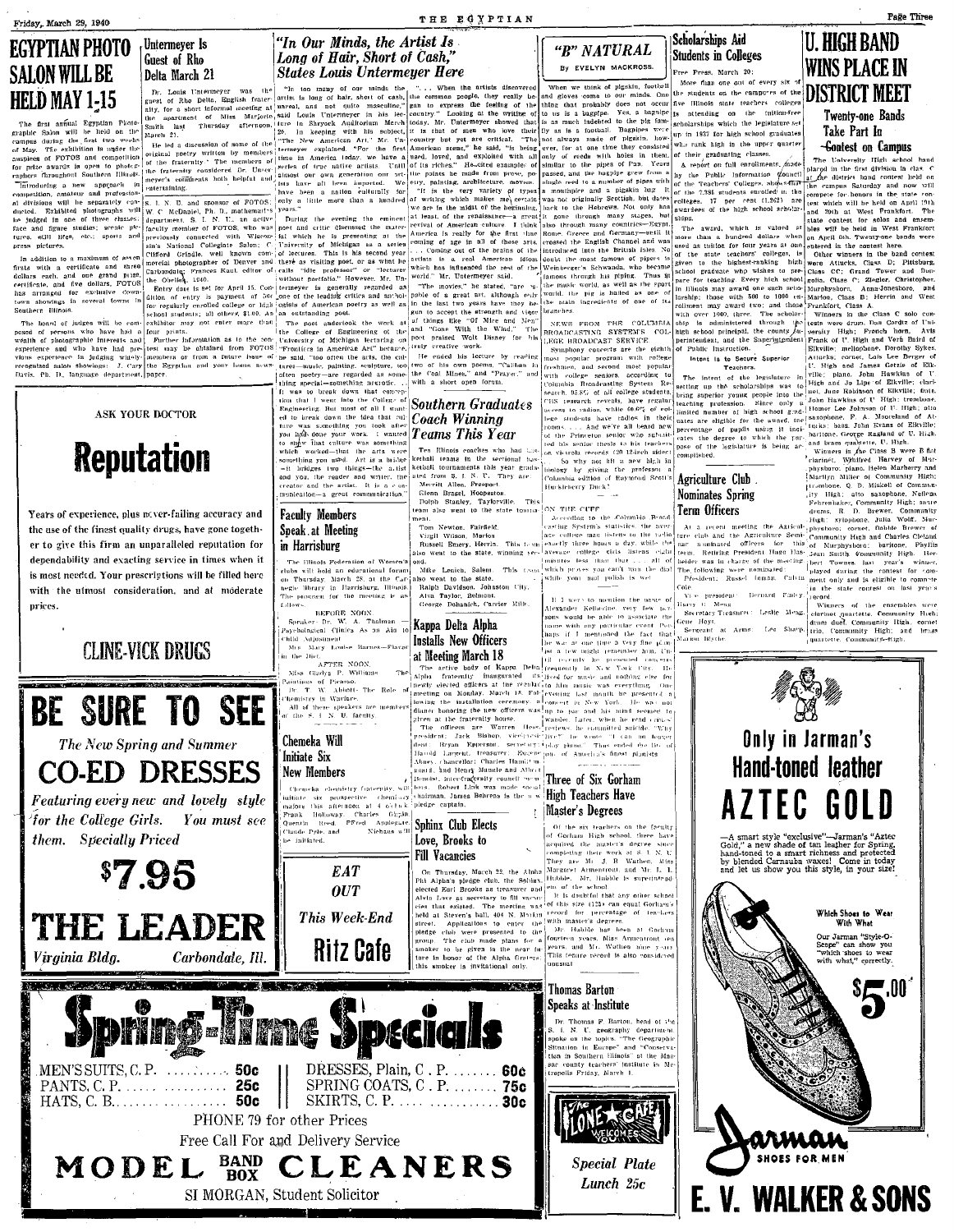Page Four

#### **Southern Takes Students Conduct Study Courses Wings During Vacation**

By BOB SANDERS.<br>Importance of Civil Air Regula

**For the main of Carolina and Schultz (State 1916)** State of the mortgrades of Civil Air Regulate Contract Clear Creek Association-<br>tions and Why They Shoutj Se late spring vacuutos. Clear and teach the studies over the s **and the common violation**. Studies is the latter in the control of the common violation is the particular and the common violation is the latter of phosibility the common violation is the latter of phosibility in the com

Several of the regulations are just<br>common' sense, but these are the<br>ones that are broken most often. An<br>altitude of 500 feet should be main-

DR. SITTER  $D$  entist *CASTLE INN* for ompetence **SANDWICHES** and DRINKS **PARKMORE** DRINKS AND **SANDWICHES** tion After The Game







Eighteen members of the Baptist<br>Student Union conducted study<br>courses in Ciear Creek Association-Badminton comes again Monday night a group of some more Monday might a group of some more more<br>proposed in the group of the second participation in the game. With Mitzt<br>activity and Heater Watson in charge, the second in the group<br>of the state of the second in the second inter

tefore the baseball field dries off.

The tensis club is planning a "ten-<br>labe club is planning a "ten-<br>lage women who want to play at that<br> $\limsup_{n \to \infty} a_n$  where COPRTS ARE<br>(There may do so; THE COPRTS ARE EVITABLY OURS) worst that Miss<br>platning there is to t meeting: "If it rains and we can't<br>play tennis, we'll come in here and

WITH THE SPRING

such areas in ease of complete power<br>failure. Planes have been known to<br>crash right in the centers of towns<br>No Fool-Proof Plane Is Built. On April 11, 12, 13 is the convention of the Athletic Federation of<br>College Women to be held at Normal..... There is no such thing as a fool

are perfectly safe for those<br>observe a few safety rules.  $w<sub>h</sub>$ state....<br>
Comes an invitation from Illinois versity High school is sponsoring a vision of the Southern of the Southern Comes and invitation from Illinois Equation (and the state of the Southern Comes and the state of the When riding as a passenger, it is now the repatition of the pilot and to notice whether or not the plane bears a NC 1 The thing I would like to stre now is, he sure the plint you rid<br>with holds the proper certificate t Continued violation of rules w. Continued visitation of rates with the polarity of the real state of the real of the real of the real of the polarity of the polarity of the state of the state of the state of the matter of the form of the state of the sta

hope that is right. . .<br>\*\*\*\*\*\* There is also the National Physical Education Convention in Chicago<br>on May 24. tle, Eugene Long and Dale Warle ing was continued through the vi-

#### Merwin and Wright Preside at Kappa Phi Kappa Installation

Florida), C. P. Priest of Sanford eraduate student in elemen **Cylobiologiche Care** 

For the contract solution of the state of the state of the state of the contract of the contract of the state of the state of the state of the state of the state of the state of the state of the state of the state of the

Carbondale-Harrisburg

**COACH LINE** Busses to Herrin, Marion,<br>Harrisburg, West Frank-<br>fort, Christopher. Busses for Special Occasions Earl Throgmorton, Prop<br>Phone 192-X

last

THE ECYPTIAN

**GIRLS' SPORTS SECTION** 

attended the evolutional weakers and what is a strength of the star-<br>in a variety of contents and what is a street that the minors haven't done a bit<br>to bring four or eight girls. J. what is but is the test of the star-<br>in

Possible is usual tennis trip to De <sup>manan</sup>ger here, can still best Marian catur ... tentatively the date is Byrum. Seems it's for old limetimes at the state according to Byrum ... the state of the state according to Byrum

From hockgreen necessary and the control of Homeometrical control in the section of the Scatthern Di

Finds that lightle must call for their you are it?<br>
This that gives the must call for their yound normally NORTHERN LIGHTS:<br>
converse including a "hand tailors" at Northern the circle consideration<br>
converse the consider cording to DeKaib paper, are not ern has been running off a Win-Interconceptor Indian Women's

THEY ALL CAME BACK FOR-<br>
THEY ALL CAME OF SURFAINING THEY ALL CAME OF THE RECEIVED THE RECEIVED THE RECEIVED THE RECEIVED THE RECEIVED THE RECEIVED THE COME OF THE RECEIVED THE RECEIVED THE RECEIVED THE RECEIVED THE SURFAI

**DUNBARS SELECT PLAYS TO BE GIVEN APRIL 19** 

**Phi Kappa Installation (GIVEN APRIL 19 E.** A. **A.** U. W., Tuesday (Phi Kappa Installation (Figure 16 Kappa Installation (Figure 16 Kappa Installation (Figure 16 Kappa Installation (Figure 16 Kappa Installation (Figure

# Easter Sunday

Floyd A. Wakeland directed the

Mr. Wakeland also directed the<br>singing of "The Seven Last Words."<br>an Easter cantata by Theodore Da-<br>bois, at the First Christian church<br>on the evening of Easter Sunday.

The soloists were hiss Alice Johns. soprano: Robert Faner.<br>David S. Meintosh, bass. Immediately following the initia

tion ceremonies the following officers<br>for the chapter were elected: Harold<br>Huffine, president; Rene Pino, vicenumer, presenter. Tene Pino, vice-<br>president: and George Pendicton.<br>Secretary-treasurer. Dr. Roemer was<br>inter was national president of Kappa<br>Phi Kappa for the years 1933-1935.

Former Teacher of S. I. N. U. Takes Part In P. Ed. Meetings department seems to have

**Example 12** For the latter tend for the line response from the tendence of the factor of the compact of the compact of the compact of the compact of the same spectral and the state of the state of the state of the state ushing an active part in middle west. COVOTES AND UNCLOTED—The and graduate work<br>form and actional physical education  $^{10}$ The college and graduate work<br>panel discussions of problems in a program of—the balacking and Tou

#### Two Former Southern Students **Announce Marriage**

The receivency was performed at convinct and sense of responsibility<br>of the behind of the Medicine of the Medicine of the Bold Schule of A. Particle of Medicine of Medicine of the Schule<br>of A. R. Particle The Light is a p are more factor sion of Mr.

som is a som of Mr. and  $\frac{dx}{dx}$  and transmissions.<br>Terminol Research defined a state of the scaling to  $x \in \mathbb{R}$ . Arnold Research defined as stated to  $x \in \mathbb{R}$ . The Clinter of Child Development, Yale stated the con Th. akarda, where they will live **Site** and the second the second second second second second second second second second second second second second second second second second second second second second second second second second second second second second is doctor's degree

#### Howard Bosley Speaks at Anna and Cairo

On Tarsday evening of jast week-dents  $\alpha$  are assessed the patrons of the subset of the subject. "Problems of the subject. "Problems of Monern School. Mr. Basil Boli  $\begin{array}{lll} \text{~~and~~or~~} \texttt{5.~L/N}, \text{~U,~in~the}\\ \text{of~} \text{~V3.~is~principal~of~the~Lin}\\ \text{~cloud.} \end{array}$ 

Cip. Wednesday or the atre Community Library  $1<sub>n</sub>$  $-1181$ Mr. Bosh v called attention

o the strategic position of the public libraries of America in develop on positives of America are<br>seen in Mose hands rests due<br>seus in Mose hands rests de<br>ture of the world's groatest expectancy

#### Dunbars Circulate Jamboree Invitations

Wednesday night invitations - Wednesday - might - invitations - followed - "Juve - Jamhovee" - to be held - at<br>Moods" - jark - Friday - might - March<br>9, 1940 - bave been circulated to the<br>multar - Society's members - The pas This Jamharre are. man will not ask you, you ask him



of Physical Education for College 10 per cent of this total number of the per cent of the top in the spectros a absentuate and graduate and graduate control and the energy tends of the top is a simple three per control in

Friday, March 29, 1940 ......................

The Pedagogical

Ubserver

By BETH BRUCE

**IRROURCE MATTIAGE**  $\left[\begin{array}{c} \text{GEMS} & \text{FROM GSELL--} \\ \text{Mmetric} & \text{the kinetic energy} \\ \text{Mmetric} & \text{the kinetic energy} \\ \text{d} & \text{the effective energy} \\ \text{d} & \text{the effective energy} \\ \text{d} & \text{the effective energy} \\ \text{d} & \text{the effective energy} \\ \text{d} & \text{the effective energy} \\ \text{d} & \text{the effective energy} \\ \text{d} & \text{the effective energy} \\ \text{d} & \text{the effective energy} \\ \text{d} & \text{the effective energy} \\ \text{d} & \text{the effective energy} \\ \text$ GEMS FROM GESELL-

are individuals,"

VOCABULARY FOR SUCCESS<br>
The interaction of a recent investigation<br>
reported by William D. Templeman<br>
(of the University of dimons indicate<br>
(but binger and better vocabularies<br>
(a) clousely revalised with scholarite<br>
(a)

**y** Speaks  $\frac{1}{2}$  is to achieve scholastic success when<br>  $\frac{1}{2}$  and  $\frac{1}{2}$  are not object and better vocabularly than<br>  $\frac{1}{2}$  and  $\frac{1}{2}$  is verify due to the state of the state<br>  $\frac{1}{2}$  can an  $\frac{1}{2}$  w

## **Yellow Taxi Cabs Service** Day or Night Phone 68



**Carter's Cafe** 

**AT CAMPUS ENTRANCE** 

Will Sneak Before A. A. U. W. Tuesdav

jobs ... nice work

iven pais which

Erich Franzen!

The bus will have Cabern<br>promptly at 7 a, m Saturday no<br>ing and will return at 6 for R. .<br>trip tare is \$1.50 each. Reservatio .<br>. Rom

qt. Ice Cream......<br>qt. Sherbet........ qt. Sherbet........<br>Both ............. Also Pint of Each  $18c$ 

Milk, 10c quart, delivered

**CITY DAIRY** 

Phone 608



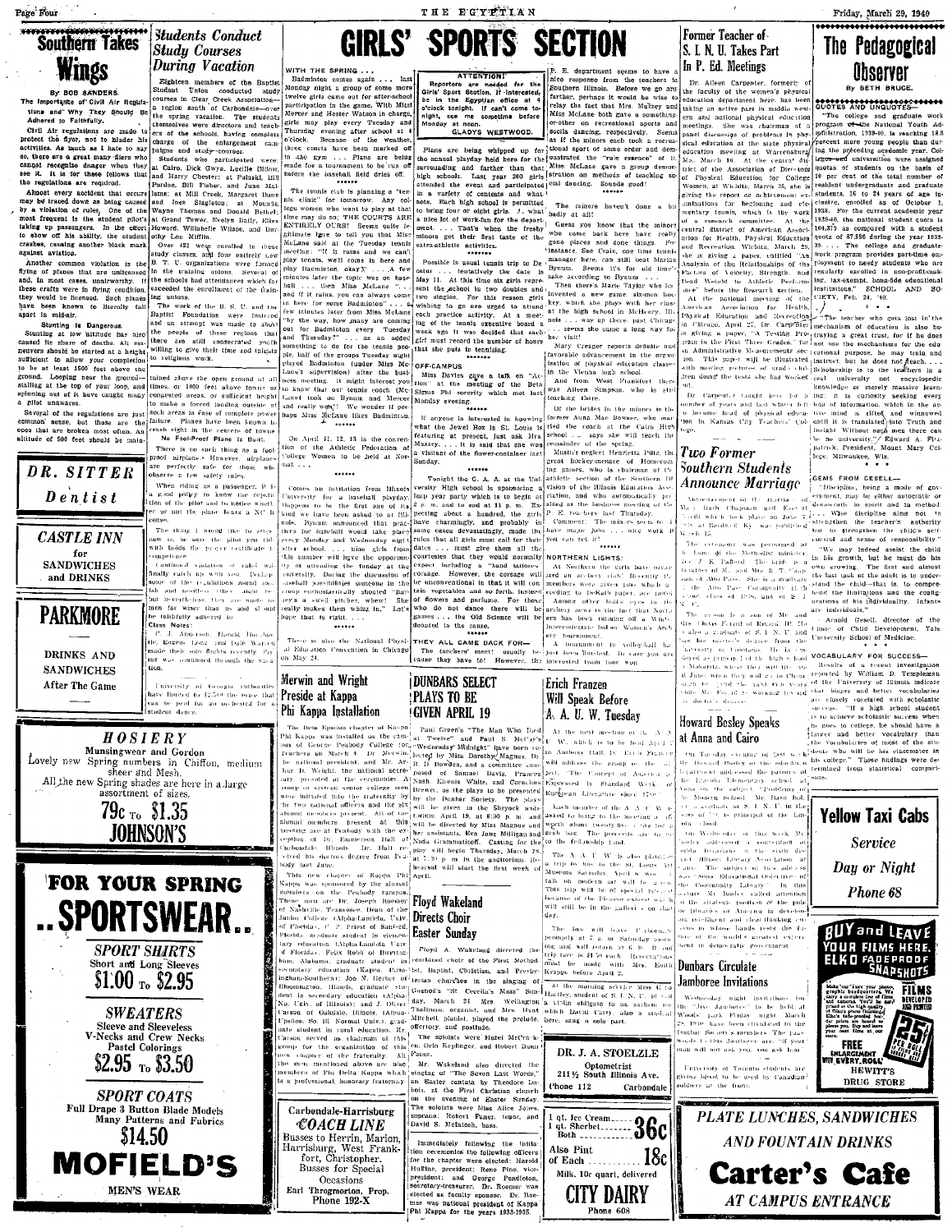

s fact that although not a senior,<br>thas completed his college eligibil-Welborn and Wolfinbarger ny wendin and woman.<br>Jost to nave wear's tour

the lost to next year's team.<br>The Church Certain Cast and Islam the computed out the setter which<br>the rounded out the setter which the setter process and the setter<br>presentally all are two year letter-<br>principal are two ye

#### **McAndrew Makes Basketball Talks** at H. S. Banquets

**AL II. D. DUITYCES**<br>Shifting from the duties of basks<br>hall menter to guest speaker. Concentration Millian McAudrew, athletic direct<br>mins found a 1stil schedule controot ing him. Since the finals of the number suruament at Champaign five coach- After the inexperienced men on the<br>s - have - extended - invitations - to squad participate in a few matches<br>- nuthern's popular veterals to attend and all the boys cound into bette; five coach anquets in honor of their court

he spoke hefore the Benton Rangers'<br>has spoke hefore the Benton Rangers'<br>basketball team. Toustmaster at the

manager for Southern<br>1938 and 1939 seasons. ducto-1938 and 1939 seasons.<br>Tuesday night, April 2, McAr-<br>will be unest at McLeansboro<br>school and on April 10 at Hoop-

iriga senom and or<br>uston -High -school Bertrand Russell, famed Englis

philosopher, has been appointed spe<br>cial lecturer at Harvard University



Give Us a Tru

**SOUTHERN SCHEDULES DOZEN NET MATCHES:** 

**FOUR LETTERMEN LOST Coach Tenney Relies** on Four Veterans: Three Vets on Squad

ing the company of the company of the company of the company of the company of the company of the company of the company of the company of the company of the company of the company of the company of the company of the comp d for Southern's near of the an<br>The dates for three other it<br>Charleston DeKalls and tee ". worthy rival in the runow set, we isotrentied for Southern's first base for three offs and handler sets and the runow and runow of number four singles match. Charles imatches, Charleston, DeKalb, and handler priori priori Tardee dropped a three sevents or restate thee<br>Juck Boemer, a freshman from Bloom [arranged.  $\Gamma_{\text{Oach}} = \tau_{\text{no-iso}}$ 

Tardoe droppe...<br>
Juack Roemer, a freshman noon.<br>
hugton, 6-4, 3-6, 2-6.<br>
largon, 6-4, 3-6, 2-6.<br>
largon New Atheas, forced<br>
paint Roger, Normal's number five<br>
paint Roger, Normal's martin and a Junior from Bioomnagion.<br> to three sets before insign its mutuality of the Pardee. Meng won his first set 5-1, but dropped the next two How-perce, the score of the final set was [ or are goubles matches Southern period unit to compete this term in word<br>did not lose a set. Church and J spite of these losses, Coach Tenney "f" is<br>Cost downed Magill and Roemer while  $\left|\sum_{n=0, n\leq n}^{n}$  and  $\left|\sum_{n=0, n$ 

So downed Magill und Romer while more thermal and the control of the solution of the solution of Derival and California (Control of the Solution of Derival Control (Control of the Control of the Control of the Control of t

on the courts against Normal

romowns is one crossis and her transfer and her transfer to the state of the state of the state of the state of the state of the state of the state of the state of the state of the state of the state of the state of the st

Saturday. May .ur.a). ur.e.<br>| H. Evansvele

Saturday. May 18 (Teachers' 4 (a) [totals a membership of some 1500 **[Inter-Frat Cage**<br>
legs meet, here comman Reams well. [abuve members] the active members **Honors Co** To<br>
know kout over Numan Reams well. [which are in .<br>Roma kontransone Normon (1922-2022) and to

Libbert Peteroen and lines of a stadium of The are witness of the consequent of Mariot held (on the complete consequent of the complete of the consequent of the complete of the consequent of the complete of the consequent

or research the membership ment with the mention<br>on s off Club.<br>The s off Club and the method of the method of the search club and method of the christmas spectator at the gym greets is need mion or on spectator at the gym metric of p The "T Chab is headed this year moon in Madison, Wisconsin, during and both<br>the T Chab is headed this year moon the Christians holders.<br>However, the parallel state is the control of Handel and Marina is<br>of Marina is super These suman hodies have been

wile, colverts the dues, handles the particular<br>functional executive committee to descript the function in the function<br>of the model of the model (see the constraints in the model of the model)<br>of the model of the model o c<br>6 Or Giovanna's proteg accomplish versatile in their accomplist<br>- Beside the numerous activ the **1** becoming efficient in bator<br>ne, which will also be a tea

When a common

on their spring logr<br>on their spring logr<br>de from the last that

Recreation

ARE THE

in any town

ets' lastitute on February e<br>Correll starred for the Chi Delts and Robin-

efferender Change in the base Michline Rea larving in the based of the change in the continue the change of the based of the based of the change and the particle in the continue of the Change and the change in the Change

Ed. "Babe" Hillyara, stenar yerrese<br>entry foar years ago.<br>"Walter "Dearon" Oliver will be kept<br>ant of the dash events through doc-

tors orders.<br>Coach Lingle's hope, as a result.<br>Fest upon the "big\_gen" of veterans<br>and valuable material that may deivelop from the present squad of sixty Experience in part of mento esperante o:<br>is the Sold for duch with ist lind two or three men to<br>PBP losses. Other events a<br>H covered, considering the<br>lettermen returning.

as the long-scaling Downer steads and the long-stead of the gym team of the decomposition of the gym team of the module distance perfection of the experiment of the module of the particular Couple (Fig. ) that is the modu Coach Lingle has Harry Patrick and

esposp con compare un pole rap ag the impersonal Jue Dalt  $10<sup>2</sup>$ in the weights round Modern Athletics has

been chosen as the theme for this the close of next weeks store<br>however a better evaluation<br>material may be laid to bright years portiaval in the living starm- $\sim$   $\sim$   $\sim$   $\sim$ er en 1990 en 1990.<br>The end and the Child up Southern track outlook



TWO CHAMPS RETAIN Suidant Based Energy, graduate of WO CHAMPS RETAIN Case is a contract the set of March of the set of March and the set of March and the set of March and the set of March and the set of March and the set of March and the se Covington and Major

The final round of the 13th annual<br>
L. L. N. U. boxing and wrestling<br>
continument on March 4 saw two hampions retain their crowns, while dght man received new college<br>dumpionship-honors. incomposition and consistent class of the

In the fracther<br>weight class of the same of the system of the fraction of the fraction<br> $\mathbf{a}$  and  $\mathbf{a}$  and  $\mathbf{a}$  and<br> $\mathbf{a}$  and  $\mathbf{a}$  and  $\mathbf{a}$  and<br> $\mathbf{a}$  and  $\mathbf{a}$  and  $\mathbf{a}$  are included in the<br>m saw Roy Rylande the fall eight minutes with the defending champion. Steve Major actuarus caempica, crece mage.<br>Major's superior, knowledge, stood

and and the second

Saturday, May 18 - Teachers' Col-*<u>Contain</u>* lege meet, here.

.<br>Sloopestan

Saturday, April 20. Cape, here. Friday, May 3. Cane there Friday, April 26, Macomb, 1965<br>Friday, April 26, Macomb, 1965<br>Friday, May 10, Murray, thete,

The<br>in non-Alike control that events coulded in the access the are in section<br>of the contribution of the contribution of the large scale of the large scale<br>of the section of the control of the California of the control of

until at the present time it Inter-Frat Cage

In the aimed inter-frateroity list

performances include Marion.<br>29. Dongola, April 9: Ann igna i 29. Dongola, April 9; Anaa-Jones<br>Chi | boro Junior thgh school April 12;<br>Triell | Tama-on. April 19, Shawneetown<br>2<sup>62</sup>1 | and Eosiclarte, April 26, and John<sup>61</sup><br>| 19<sup>26</sup> | and Eosiclarte, April 26, and John ston City, May 2.